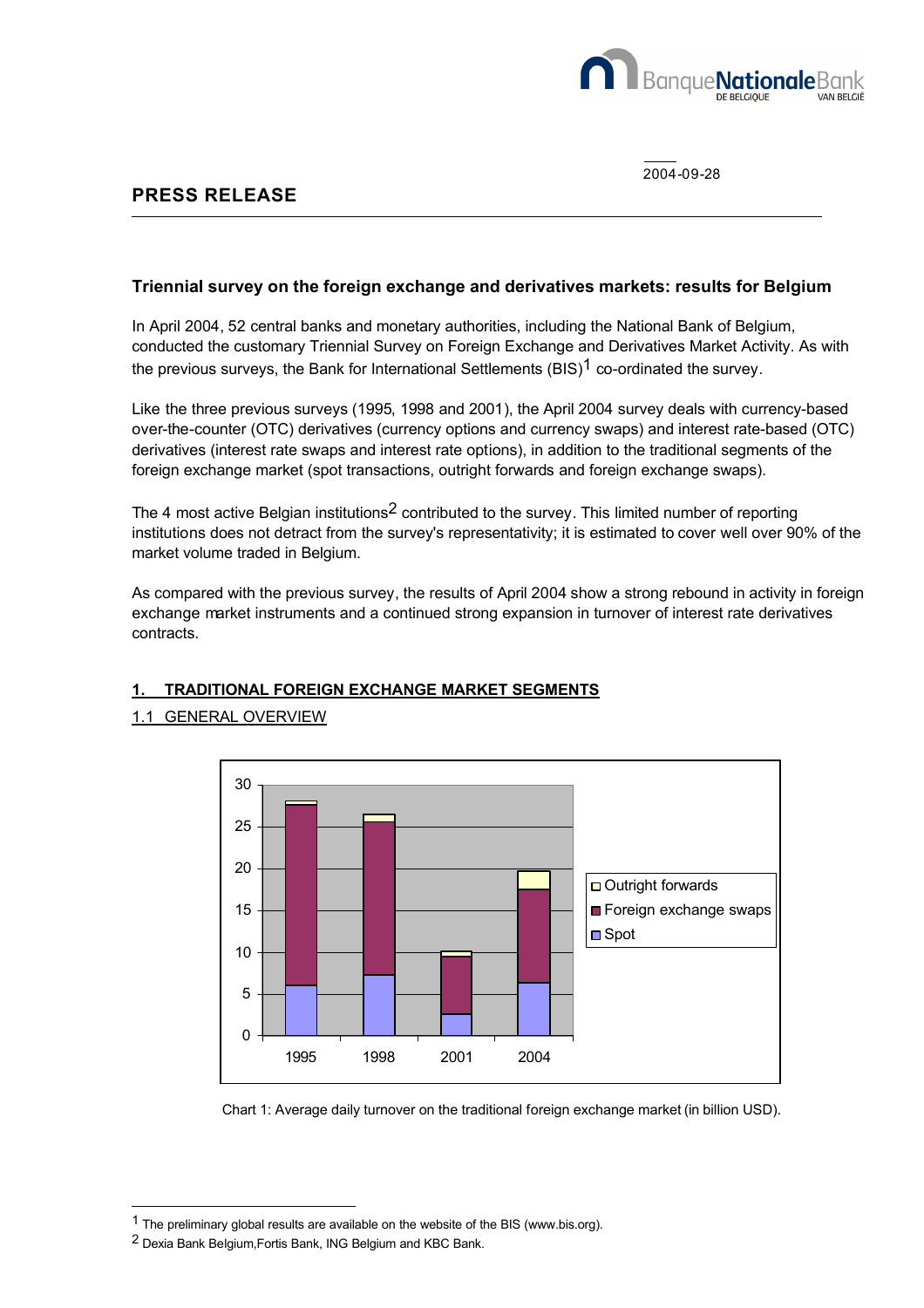The average net<sup>3</sup> daily turnover nearly doubled<sup>4</sup>, reaching USD 19.7 billion in April 2004, against USD 10.1 billion in 2001. The growth in turnover in Belgium is one of the strongest of all reporting countries. The Belgian survey results are in line with the worldwide upward trend in foreign exchange activity, following the sharp fall recorded in the previous survey, that stemmed, in part, from the introduction of the euro (disappearance of legacy currencies), increased consolidation and concentration within the financial sector and the reduced advantages associated with the role of "market maker".

Renewed interest in foreign exchange as an attractive asset class by a number of market participants may explain the strong worldwide increase in activity. In addition, growing hedging activity and a further expansion of electronic trading may have contributed to the growth in Belgian turnover. In spite of this strong recovery, activity in foreign exchange swaps and spot transactions is still below the level reached in April 1998, in contrast to the strongly expanding outright forwards.

The increased use of electronic dealing systems for interbank transactions, especially in spot trading market, is more and more observed in other market segments, in particular the foreign exchange swaps. By contrast, volumes traded with customers through electronic systems (multi-bank dealing systems, single bank proprietary platforms) remain modest.



#### 1.2 CURRENCY DISTRIBUTION

l

Chart 2: Currency distribution of the traditional foreign exchange market turnover (percentage shares of the average gross daily turnover).

The USD remains the most actively traded currency entering on one side of about 86% of total turnover compared to 58% for the euro and 26% for GBP.

The slight reduction of the relative weight of the core currencies (euro, USD and JPY) compared with 2001 reflects the strong growth of transactions in high yielding currencies, in particular GBP, and, to a lesser extent, AUD (chart 2, table 2 herewith).

The item "other currencies" (representing a market share of 14 %) particularly comprises transactions in Scandinavian currencies (NOK, SEK, DKK), in currencies of the new EU countries (PLN, CZK, HUF), in Asian currencies (SGD, HKD) and in the South African rand.

<sup>3</sup> Since every foreign exchange transaction involves two currencies, the sum of the percentage shares of individual currencies totals 200%.

<sup>4</sup> However, when taking into account the depreciation of the USD between April 2001 and April 2004, the real increase in volume is less pronounced.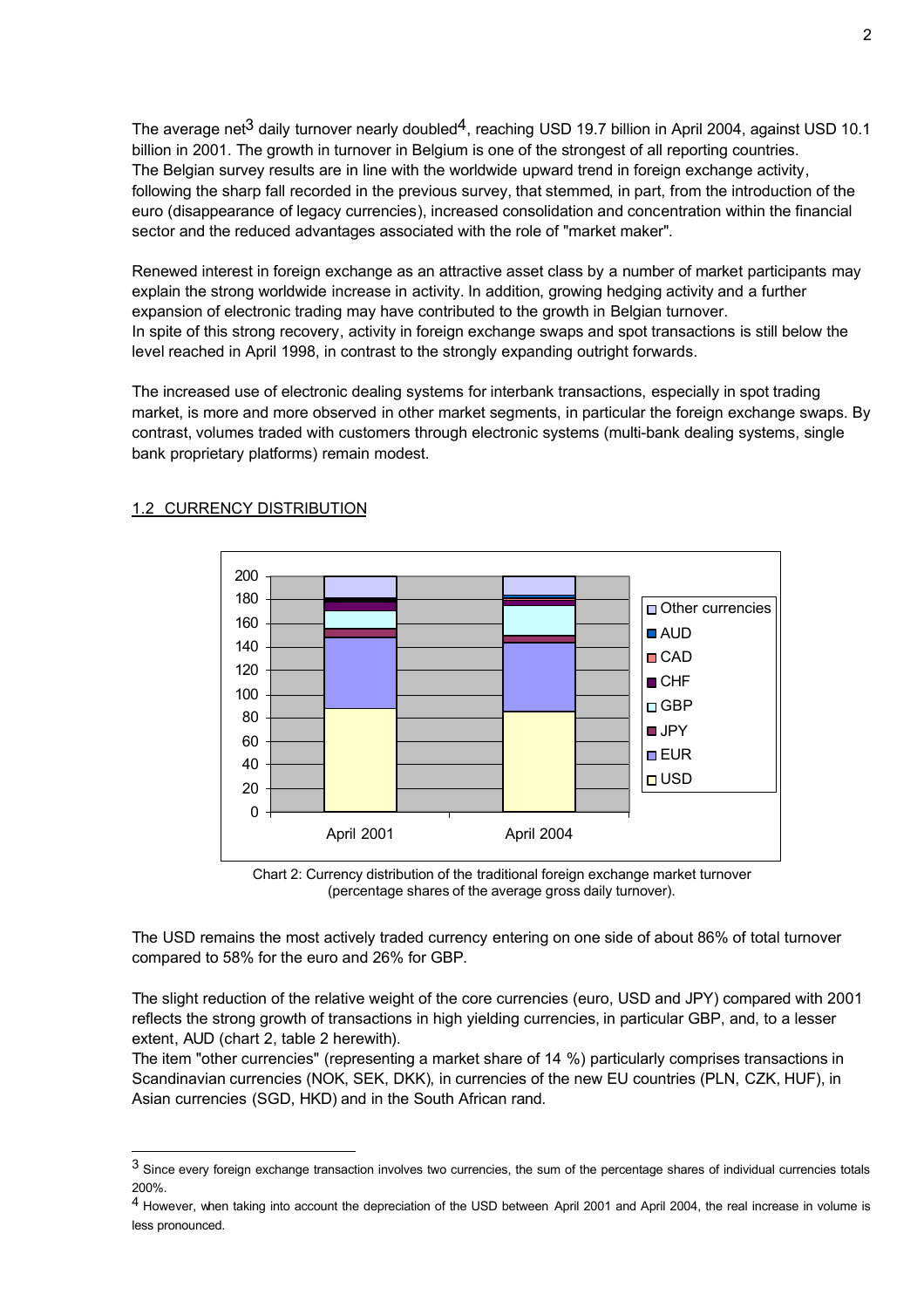With a market share of more than 40%, EUR/USD remains by far the most traded currency pair. Volumes traded in that cross especially grow on the spot market and on the outright forward market, but stagnate on the foreign exchange swap market (table 3 herewith).

Cable (GBP/USD), the second most active pair, shows a strong growth, mainly as a result of an increased use on the foreign exchange swap market; that is also the case for EUR/GBP, the third most important currency pair.

## **2. OTC DERIVATIVES MARKETS**

#### 2.1 FOREIGN EXCHANGE DERIVATIVES MARKETS

Compared with 2001, the daily turnover of exchange rate-based derivatives (mostly foreign exchange options) has nearly tripled to USD 1.1 billion. The relative weight of foreign exchange derivatives in total foreign exchange turnover has thus increased slightly to 5% (table 1 herewith).

EUR/USD (more than 40%) and USD/JPY (20%) are the most actively traded currency pairs on the option market.

Belgian banks' activity in cross currency swaps still remains modest.



#### 2.2 INTEREST RATE DERIVATIVES

 $\mathcal{L}$  . The set of  $\mathcal{L}$ 

Chart 3: Net daily turnover of interest rate derivatives (in billion USD).

The net daily turnover in terms of single currency interest rate derivatives has more than doubled to reach USD 30.5 billion (chart 3, table 4 herewith). Interest rate swaps (percentage share of more than 80%) represent by far the most important market segment, although the smaller segments (forward rate agreements and interest rate options) show a more vigorous growth.

Almost 60 % of the overall volume in interest rate swaps involve the euro. Turnover in GBP-denominated interest rate swaps show a spectacular expansion, raising the relative weight from 1% in 2001 to 20% in 2004. The strong presence of some reporting institutions on the London money market may explain this evolution.

Interest rate options are traded mostly in euro (72% of the overall turnover), USD (16%), and GBP (8%).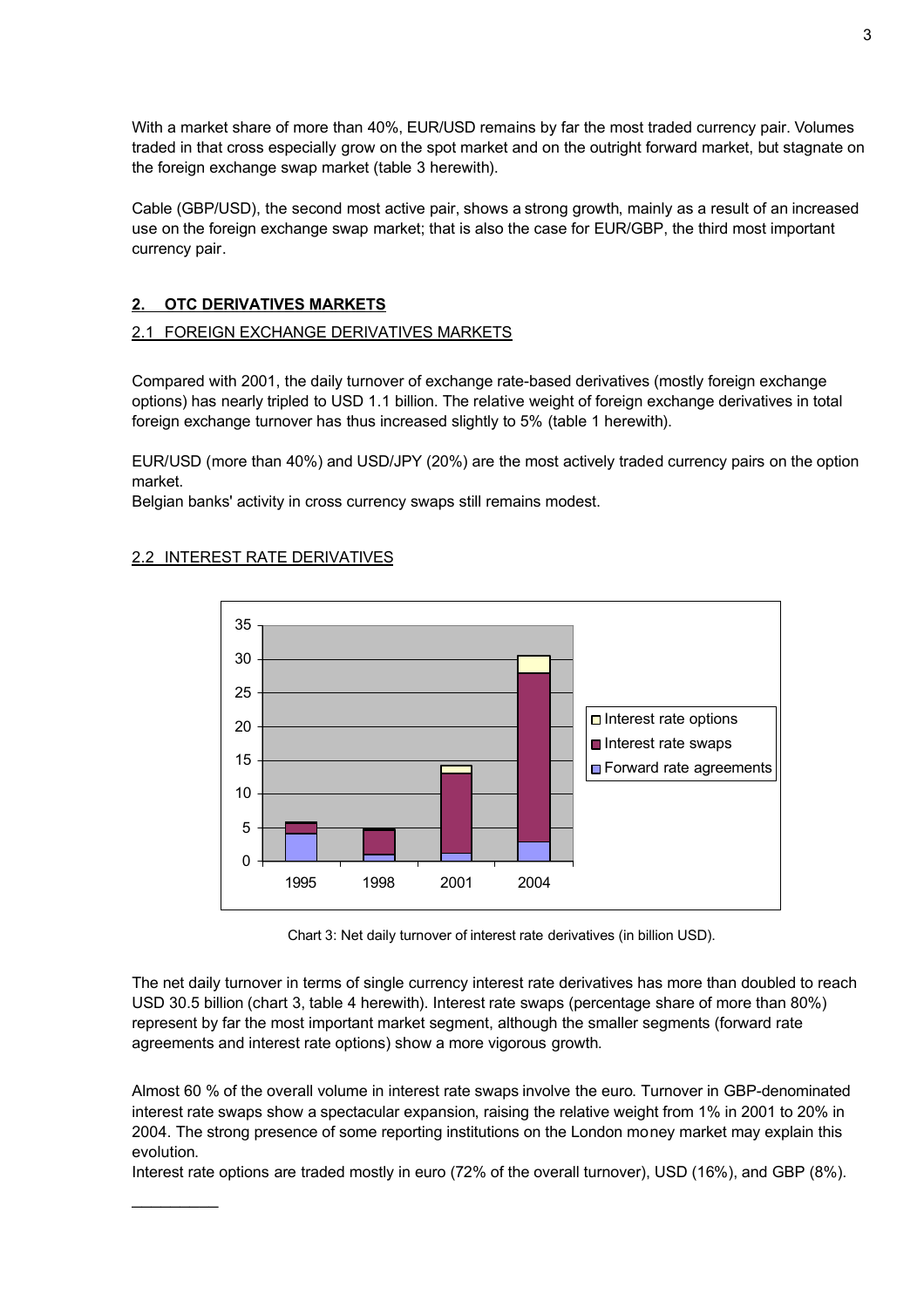| Net foreign exchange market turnover according to the types of transaction<br>(in billions of USD) |                         |                                          |                |                                                                     |      |                                                                                             |      |                                          |                                       |  |
|----------------------------------------------------------------------------------------------------|-------------------------|------------------------------------------|----------------|---------------------------------------------------------------------|------|---------------------------------------------------------------------------------------------|------|------------------------------------------|---------------------------------------|--|
|                                                                                                    | <b>Daily</b><br>average | <b>April 1995</b><br>Percentage<br>share |                | <b>April 1998</b><br>Percentage<br><b>Daily</b><br>share<br>average |      | <b>April 2001</b><br><b>Percentage</b><br>Daily average<br><b>Daily</b><br>share<br>average |      | <b>April 2004</b><br>Percentage<br>share | <b>Percentage change</b><br>2004/2001 |  |
|                                                                                                    |                         |                                          |                |                                                                     |      |                                                                                             |      |                                          |                                       |  |
| <b>Spot transactions</b>                                                                           | 6,1                     | 21%                                      | 7,3            | 27%                                                                 | 2,7  | 26%                                                                                         | 6,4  | 31%                                      | 137%                                  |  |
| Foreign exchange swaps                                                                             | 21,6                    | 76%                                      | 18,2           | 67%                                                                 | 6,7  | 64%                                                                                         | 11,1 | 53%                                      | 66%                                   |  |
| <b>Outright forwards</b>                                                                           | 0,4                     | 1%                                       | $\overline{1}$ | 4%                                                                  | 0,7  | 7%                                                                                          | 2,2  | 11%                                      | 214%                                  |  |
| Total traditional foreign exchange turnover (A)                                                    | 28,1                    | 99%                                      | 26,5           | 97%                                                                 | 10,1 | 96%                                                                                         | 19,7 | 95%                                      | 95%                                   |  |
| <b>Currency swaps</b>                                                                              | 0,0                     | 0%                                       | 0,1            | 0%                                                                  | 0,1  | 1%                                                                                          | 0,1  | 0%                                       | 0%                                    |  |
| <b>Currency options</b>                                                                            | 0,4                     | $1\%$                                    | 0,7            | 3%                                                                  | 0,3  | 3%                                                                                          | 1,0  | 5%                                       | 233%                                  |  |
| Total foreign exchange derivatives (B)                                                             | 0,4                     | 1%                                       | 0,8            | 3%                                                                  | 0,4  | 4%                                                                                          | 1,1  | 5%                                       | 175%                                  |  |
|                                                                                                    |                         |                                          |                |                                                                     |      |                                                                                             |      |                                          |                                       |  |
| Grand total $(A + B)$                                                                              | 28,5                    | 100%                                     | 27,3           | 100%                                                                | 10,5 | 100%                                                                                        | 20,8 | 100%                                     | 98%                                   |  |
|                                                                                                    |                         |                                          |                |                                                                     |      |                                                                                             |      |                                          |                                       |  |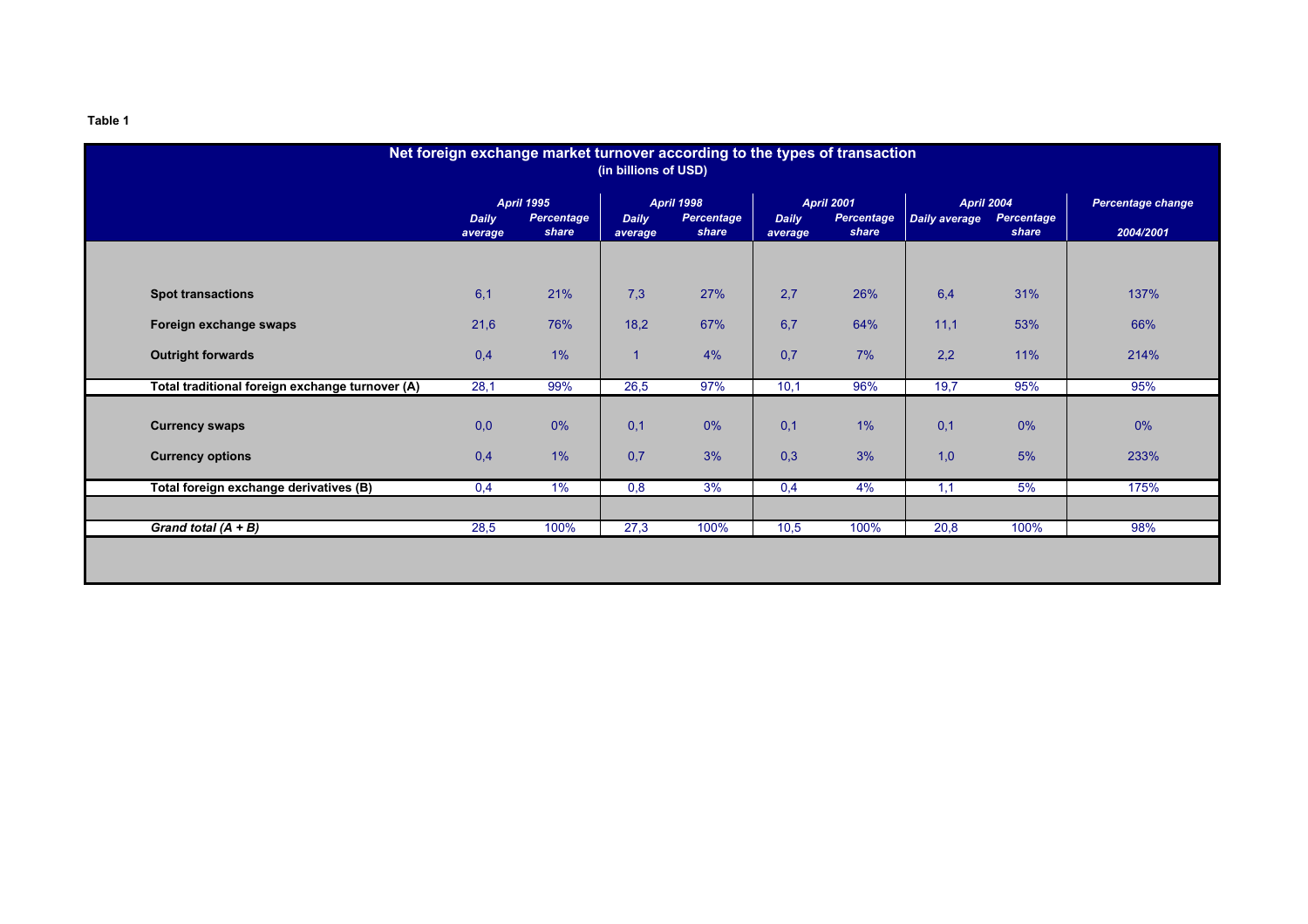| <b>Currency distribution of traditional foreign exchange market turnover</b><br>(percentage shares of average daily turnover) |                   |                   |                |  |  |  |  |  |  |
|-------------------------------------------------------------------------------------------------------------------------------|-------------------|-------------------|----------------|--|--|--|--|--|--|
|                                                                                                                               | <b>April 1998</b> | <b>April 2001</b> | April 2004     |  |  |  |  |  |  |
| <b>USD</b>                                                                                                                    | 79                | 88                | 86             |  |  |  |  |  |  |
| <b>EUR</b>                                                                                                                    |                   | 60                | 58             |  |  |  |  |  |  |
| <b>DEM</b>                                                                                                                    | 28                |                   |                |  |  |  |  |  |  |
| <b>FRF</b>                                                                                                                    | 6                 |                   |                |  |  |  |  |  |  |
| <b>ECU and other EMS-currencies</b>                                                                                           | 64                |                   |                |  |  |  |  |  |  |
| <b>JPY</b>                                                                                                                    |                   | 8                 | 6              |  |  |  |  |  |  |
| <b>GBP</b>                                                                                                                    |                   | 14                | 26             |  |  |  |  |  |  |
| <b>CHF</b>                                                                                                                    | 3                 | 8                 | $\overline{4}$ |  |  |  |  |  |  |
| <b>CAD</b>                                                                                                                    | nb                | $\overline{2}$    | $\overline{2}$ |  |  |  |  |  |  |
| <b>AUD</b>                                                                                                                    |                   |                   |                |  |  |  |  |  |  |
| Other currencies                                                                                                              | 5                 | 19                | 14             |  |  |  |  |  |  |
| All currencies *                                                                                                              | 200               | 200               | 200            |  |  |  |  |  |  |
|                                                                                                                               |                   |                   |                |  |  |  |  |  |  |

\* Since every foreign exchange transaction involves two currencies, the sum of the percentage shares of individual currencies totals 200%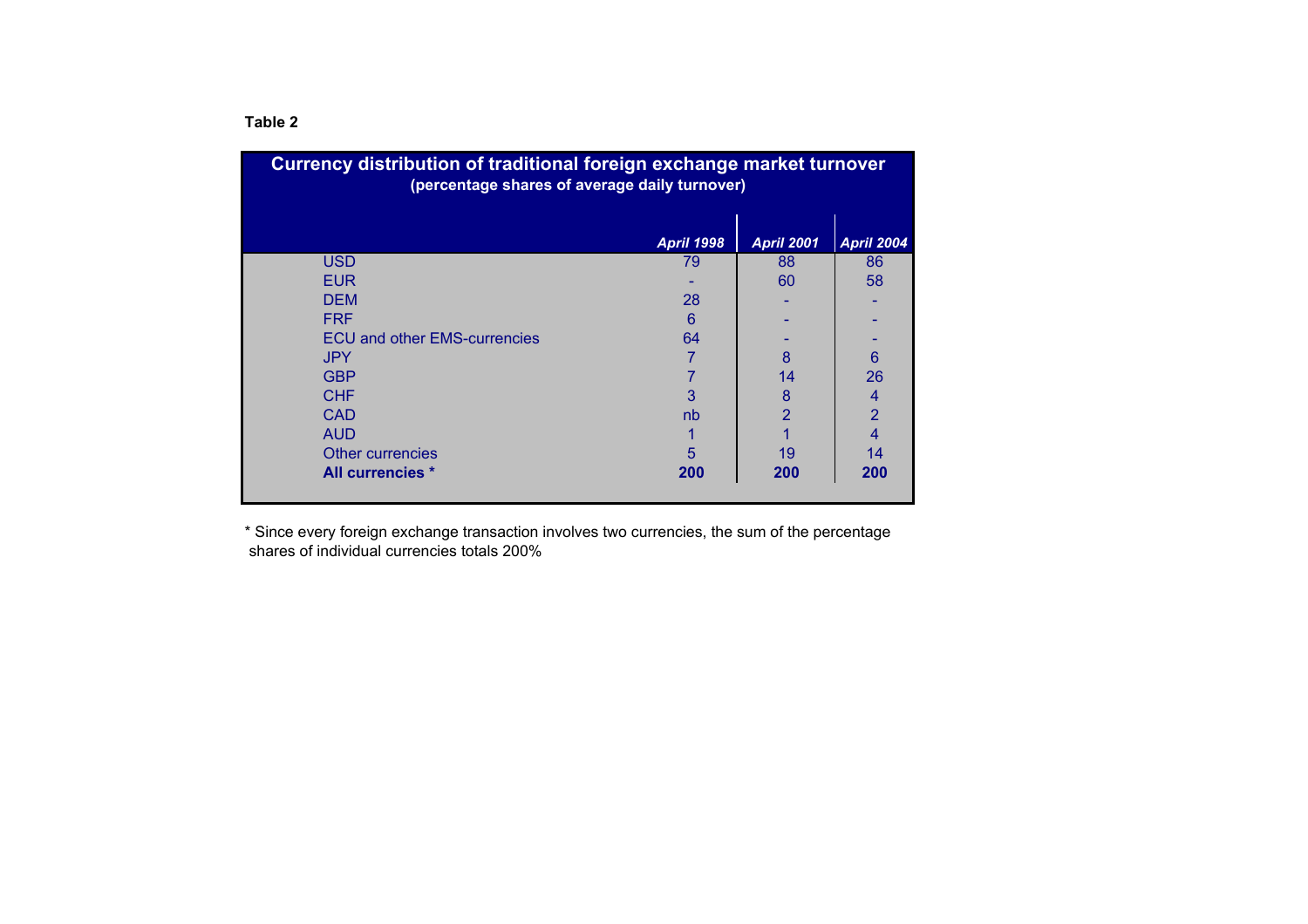| Traditional foreign exchange market turnover by currency pair<br>(daily average in April, in billions of USD and percentage shares) |                          |             |                                     |                             |                          |             |                                     |                             |                          |             |                                     |                             |
|-------------------------------------------------------------------------------------------------------------------------------------|--------------------------|-------------|-------------------------------------|-----------------------------|--------------------------|-------------|-------------------------------------|-----------------------------|--------------------------|-------------|-------------------------------------|-----------------------------|
|                                                                                                                                     |                          | 1998        |                                     |                             | 2001                     |             |                                     |                             | 2004                     |             |                                     |                             |
|                                                                                                                                     | <b>Total</b><br>turnover | <b>Spot</b> | <b>Foreign</b><br>exchange<br>swaps | <b>Outright</b><br>forwards | <b>Total</b><br>turnover | <b>Spot</b> | <b>Foreign</b><br>exchange<br>swaps | <b>Outright</b><br>forwards | <b>Total</b><br>turnover | <b>Spot</b> | <b>Foreign</b><br>exchange<br>swaps | <b>Outright</b><br>forwards |
|                                                                                                                                     |                          | (%)         | (%)                                 | (%)                         |                          | (%)         | (%)                                 | (%)                         |                          | (%)         | (%)                                 | (%)                         |
| <b>USD/DEM</b>                                                                                                                      | 3,2                      | 39          | 57                                  | 4                           |                          |             |                                     | ٠                           |                          |             |                                     |                             |
| <b>USD/other EMS</b>                                                                                                                | 10,2                     | 15          | 83                                  | 3                           |                          |             |                                     |                             |                          |             |                                     |                             |
| <b>USD/FRF</b>                                                                                                                      | 1,2                      | 5           | 93                                  | $\overline{2}$              |                          |             |                                     |                             |                          |             |                                     |                             |
| <b>EUR/USD</b>                                                                                                                      |                          |             | ٠                                   |                             | 4,5                      | 26          | 66                                  | 8                           | 8,5                      | 46          | 35                                  | 20                          |
| USD/JPY                                                                                                                             | 1,7                      | 11          | 88                                  |                             | 0,6                      | 25          | 66                                  | 9                           | 0,9                      | 35          | 61                                  | 4                           |
| USD/GBP                                                                                                                             | 1,5                      |             |                                     |                             | 0,9                      | 13          | 83                                  | 4                           | 3,8                      | 12          | 84                                  |                             |
| <b>USD/CHF</b>                                                                                                                      | 0,5                      | 8           | 91                                  |                             | 0,5                      | 49          | 46                                  | 5                           | 0,5                      | 28          | 70                                  |                             |
| <b>USD/AUD</b>                                                                                                                      | 0,3                      | 4           | 95                                  |                             | 0,1                      | 21          | 76                                  |                             | 0,6                      | 12          | 85                                  | 3                           |
| <b>DEM/other EMS</b>                                                                                                                | 2,9                      | 75          | 22                                  | 3                           |                          |             |                                     |                             |                          |             |                                     |                             |
| <b>DEM/GBP</b>                                                                                                                      | 0,3                      | 86          | 6                                   | 8                           |                          |             |                                     |                             |                          |             |                                     |                             |
| <b>EUR/GBP</b>                                                                                                                      |                          |             | $\overline{\phantom{a}}$            |                             | 0,4                      | 67          | 17                                  | 16                          | 1,2                      | 28          | 67                                  | 6                           |
| <b>DEM/JPY</b>                                                                                                                      | 0,1                      | 84          | 12                                  | 5                           |                          |             |                                     | ٠                           |                          |             |                                     |                             |
| <b>EUR/JPY</b>                                                                                                                      |                          |             | $\overline{\phantom{a}}$            |                             | 0,2                      | 75          | 14                                  | 11                          | 0,3                      | 76          | 10                                  | 14                          |
| <b>DEM/CHF</b>                                                                                                                      | 0,1                      | 81          | 17                                  | 3                           |                          | ۰           | ۰                                   | ۰                           | ۰                        |             |                                     |                             |
| <b>EUR/CHF</b>                                                                                                                      |                          |             | ٠                                   | ۰                           | 0,3                      | 59          | 40                                  | $\overline{2}$              | 0,3                      | 90          | $\overline{7}$                      | 3                           |
| <b>ECU/USD</b>                                                                                                                      | 1,4                      | 4           | 94                                  | $\overline{2}$              |                          |             |                                     |                             |                          |             |                                     |                             |
| <b>Other currency pairs</b>                                                                                                         | 3,1                      | 40          | 54                                  | $6\phantom{a}$              | 2,6                      | 11          | 86                                  | 3                           | 3,5                      | 19          | 76                                  | 5                           |
| <b>All curency pairs</b>                                                                                                            | 26,5                     |             |                                     |                             | 10,1                     |             |                                     |                             | 19,7                     |             |                                     |                             |
|                                                                                                                                     |                          |             |                                     |                             |                          |             |                                     |                             |                          |             |                                     |                             |